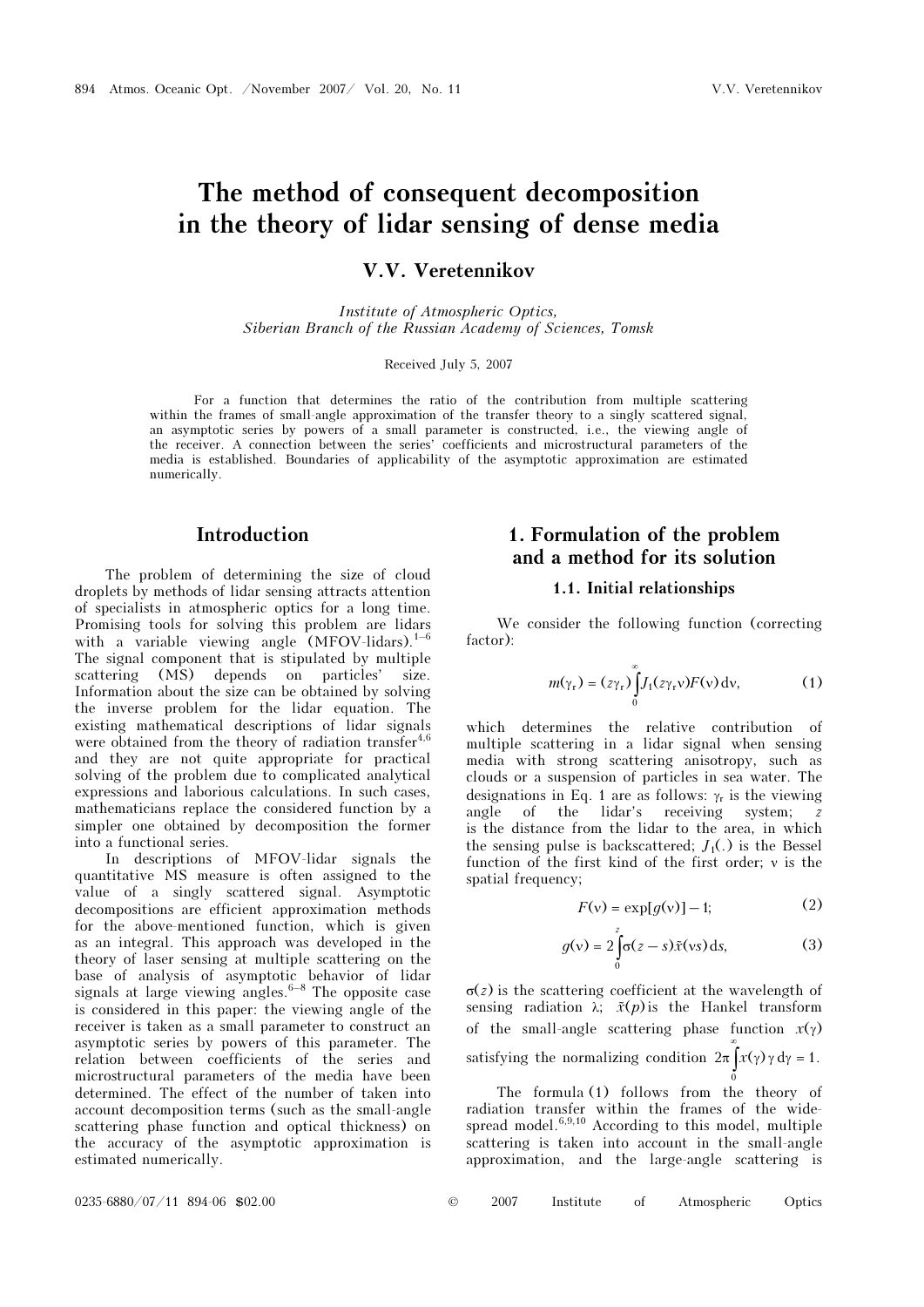accounted in the single approximation. Some additional assumptions are as follows:

– the radiation source is point-like, monodirectional, and sends a  $\delta(t)$ -pulse along the positive direction of the Oz axis;

– the source and receiver of radiation are placed in the plane  $z = 0$ , and their optical axes are aligned;

 – the function of the receiver's sensitivity to the angular coordinate has a circular symmetry and a step form;

– spatial variability of a lidar signal in the plane of receiving aperture is not taken into account;

 – variation of the scattering phase function can be neglected in the neighborhood of the backward direction.

These conditions and simplifications are not of principle for the sequel. They do not restrict generality of the results below and can be easily taken into account within the framework of the model considered.

#### 1.2. Asymptotical decomposition of the correcting factor

The problem is to construct asymptotic series for the function  $m(\gamma_r)$  (1) at  $\gamma_r \rightarrow 0$ . The solution of the problem is based on asymptotic properties of the function  $F(v)$  at  $v \rightarrow \infty$ . Namely, it is supposed that the asymptotic decomposition

$$
F(v) \sim \sum_{n=1}^{\infty} a_n v^{-n}, \ \ a_n \neq 0 \,, \tag{4}
$$

takes place at  $v \rightarrow \infty$ .

This property imposes certain requirements upon the behavior of the Hankel transform of the phase takes place at  $v \rightarrow \infty$ .<br>This property imposes certain requirements upon<br>the behavior of the Hankel transform of the phase<br>function  $\tilde{x}(p)$ . As a rule, these requirements are fulfilled for typical models describing the scattering in the small-angle area. For instance, in the case of a scattering phase function in the approximation of Fraunhofer diffraction, the function  $g(v)$  (3) can be represented in the following form<sup>6</sup> for sufficiently large ν:

$$
g(v) = a/v.
$$
 (5)

For a homogeneous layer of thickness L in scattering by spherical particles, the relation (5) is fulfilled as

$$
v \ge v_{\text{max}} = 2kR/L \tag{6}
$$

and the coefficient at ν is

$$
a = \frac{16}{3\pi} \sigma k \overline{r},\qquad(7)
$$

where  $k = 2\pi/\lambda$ ; R is the maximum radius of particles; σ is the scattering coefficient;  $\bar{r} = \langle r^3 \rangle / \langle r^2 \rangle$ , the parentheses  $\langle \cdot \rangle$  denote averaging by the ensemble of particles.

Substituting the expression for  $g(v)$  (5) into Taylor's series for  $F(v)(2)$ , we obtain an exact equality

in Eq. 4 for  $v \ge v_{\text{max}}$ . A similar result can be obtained for the part of the small-angle scattering phase function that is formed by laws of geometrical optics.

 Taking into account Eq. (6), it is convenient in the sequel to pass to the dimensionless variables

$$
\eta = v / v_{\text{max}}, \xi = (z \gamma_{\text{r}}) v_{\text{max}} \tag{8}
$$

in Eq. 1 and write it in the form

$$
m(\xi) = \xi I(\xi), \ \ I(\xi) = \int_{0}^{\infty} K(\xi \eta) F(\eta) \, d\eta, \ \ K(\eta) = J_1(\eta) \, . \, (9)
$$

With allowance of this, the function  $F(\eta)$  for  $\eta \geq 1$  can be decomposed into a series by negative powers of η:

$$
F(\eta) = \sum_{n=1}^{\infty} a_n \eta^{-n}.
$$
 (10)

The decomposition's coefficients

$$
a_n = \frac{1}{n!} \left(\frac{4}{3\pi} \frac{\overline{r}}{R} \tau\right)^n \tag{11}
$$

depend on the optical thickness of the layer  $\tau = 2\sigma L$ and ratio of the mean radius of particles  $\bar{r}$  to maximal R. For particles of similar size,  $\bar{r} = R$  and  $a_n$ do not depend on particles' radius.

We briefly present the algorithm for construction of the asymptotic series for the integral term  $I(\xi)$  in Eq. (9) as  $\xi \rightarrow 0$  [Ref. 11]. First, let us define the functions  $F_{-n}(\eta)$  and  $K_n(\eta)$ , for which the following recurrence relations take place:

$$
F_{-n}(\eta) = \eta [F_{-n+1}(\eta) - a_n / \eta];
$$
 (12)

relations take place:  
\n
$$
F_{-n}(\eta) = \eta [F_{-n+1}(\eta) - a_n / \eta];
$$
\n(12)  
\n
$$
K_n(\eta) = \eta^{-1} [K_{n-1}(\eta) - K_{n-1}(0)];
$$
\n(13)

$$
F_0(\eta) = F(\eta), \quad K_0(\eta) = K(\eta), \quad n = 1, 2, \dots
$$
 (14)

Then divide the domain of integration in Eq. 9 into two intervals with the cutpoint at  $\eta = 1$ . Further, we subtract the first term of the series (10) from  $F(\eta)$ , and the zero value  $K(0)$  of the kernel  $K(n) = J_1(\xi)$  from the kernel. As a result, rearranging the summands and adding necessary compensating terms, we can obtain the following representation for the integral  $I(\xi)$  (9):

$$
I(\xi) = b_0 A_0 + a_1 B_0(\xi) + \xi I_1(\xi),
$$
 (15)

where

$$
A_n = \int_0^1 F_{-n}(\eta) d\eta + \int_1^\infty F_{-n-1}(\eta) \eta^{-1} d\eta; \tag{16}
$$

$$
B_n(\xi) = \int_0^1 K_{n+1}(\eta) d\eta + \int_1^\infty K_n(\eta) \eta^{-1} d\eta - K_n(0) \ln \xi, \quad (17)
$$

$$
I_n(\xi) = \int_0^\infty K_n(\xi \eta) F_{-n}(\eta) d\eta,
$$
 (18)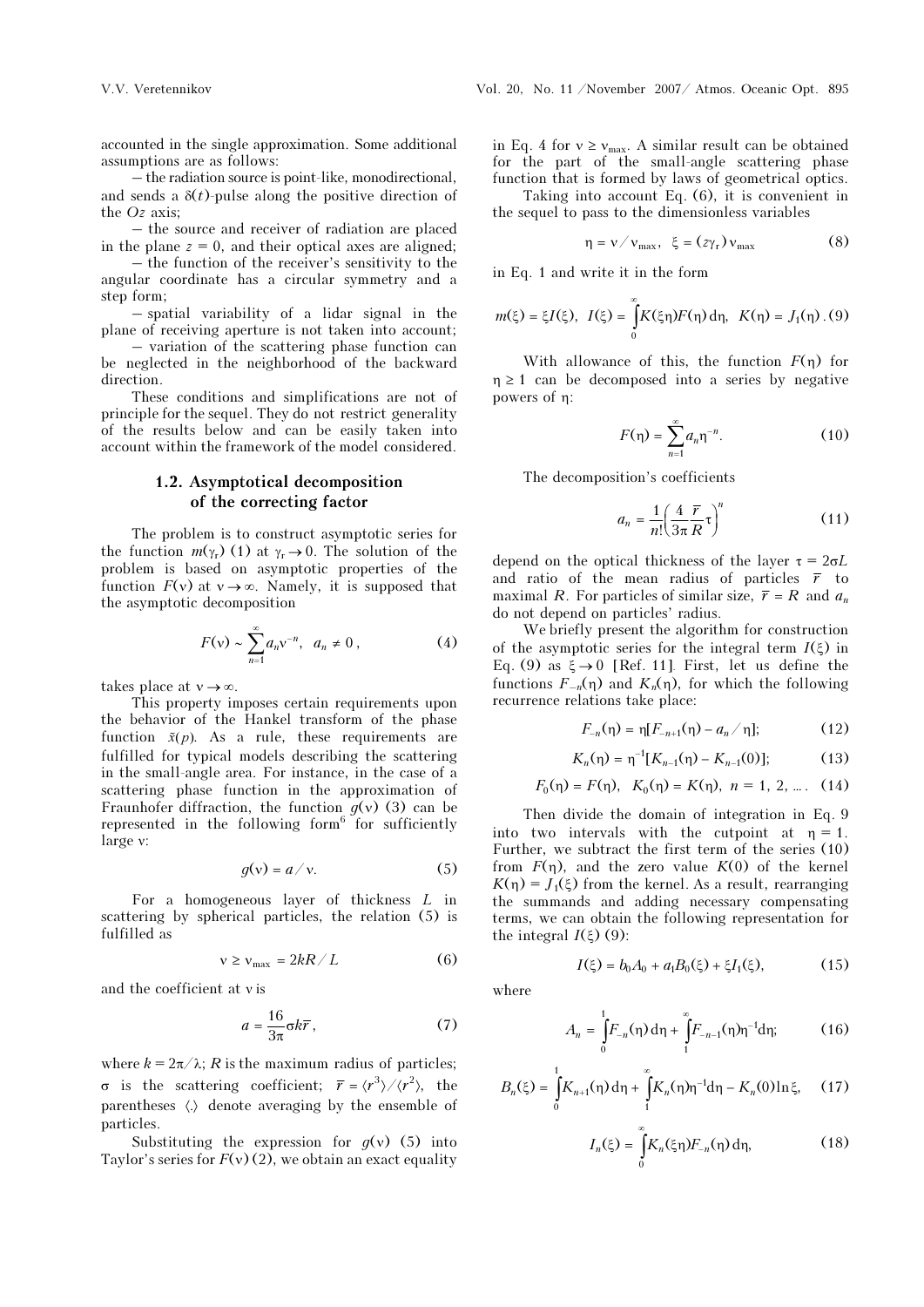and  $b_n = K_n(0)$ . Note that  $b_n$  are coefficients of decomposition of the kernel  $K(\eta)$  into a power series (in this case, they are coefficients of the series ∞1  $\overline{0}$  $(\eta) = \sum b_k \eta^k$ ). k  $J_1(\eta) = \sum b$  $\eta$ ) =  $\sum_{k=0}^{\infty} b_k \eta^k$ ). A similar procedure is applied to

 $I_1(\xi)$ , which is contained in the right side of Eq. 15. Finally, we come to the following asymptotic decomposition of the integral  $I(\xi)$  by powers of the small parameter ξ:

$$
I(\xi) \sim \sum_{n=0}^{\infty} D_n(\xi) \xi^n, \ \xi \to 0; \tag{19}
$$

$$
D_n(\xi) = b_n A_n + a_{n+1} B_n(\xi). \tag{20}
$$

The coefficients  $a_n$  and  $A_n$  depend on  $F(v)$ , and the coefficients  $b_n$  and  $B_n$  are defined by the form of the kernel  $K(\eta)$ . To pass to  $m(\gamma_r)$ , we should multiply the series (19) by ξ and return to the former variable

$$
\gamma_{\rm r} = \frac{L}{z} \frac{\xi}{2kR}.
$$
 (21)

Let us consider the first term of the series (19). It corresponds to the expression (15) with a rejected last summand which defines error of this approximation. For the kernel  $K(\eta) = J_1(\eta)$  we have  $b_0 = 0$ ,  $B_0(\xi) = 1$ ,  $I(\xi) = a_1$ , and, as a result, we obtain the following formula:

$$
m_{\rm I}(\gamma_{\rm r}) = \left[\frac{8}{3\pi} \frac{z}{L} \tau k \overline{r}\right] \gamma_{\rm r},\tag{22}
$$

according to which the correcting factor  $m(\gamma_r)$  in the first approximation of the asymptotic decomposition is a linear function of the angle  $\gamma_r$  and increases proportionally to optical thickness of the media  $\tau$  and mean particles' radius  $\bar{r}$ .

It is useful to compare the obtained result with that of the theory of lidar sensing with allowance of only one scattering act by small angles (since sounding also takes into account single scattering by small angles, this is an approximation of double small angles, this is an approximation of double<br>scattering). For this approximation, the following<br>expression was obtained in Ref. 12:<br> $\hat{m}(\gamma_r) = 2\pi\sqrt{\int_{x}^{\bar{\gamma}} [x(\gamma) d\gamma + \gamma]_{x(\gamma)} d\gamma}$  (23) expression was obtained in Ref. 12:

$$
\hat{m}(\gamma_r) = 2\pi \tau \left[ \int_0^{\bar{\gamma}} x(\gamma) \gamma \, d\gamma + \tilde{\gamma} \int_{\bar{\gamma}}^{\bar{\gamma}} x(\gamma) \, d\gamma \right]. \tag{23}
$$
\nHere  $\tilde{\gamma} = (z/L)\gamma_r$ . Decomposing  $\hat{m}(\gamma_r)$  (23) into

Taylor's series in the neighborhood of the point  $\gamma_r = 0$  and restricting ourselves by the square approximation, we obtain

$$
\hat{m}(\gamma_r) \approx 2\pi\tau \left[ \gamma_r \frac{z}{L} \int_0^\infty x(\gamma) d\gamma - \frac{\gamma_r^2}{2} \left( \frac{z}{L} \right)^2 x(0) \right]. \quad (24)
$$

It can be shown<sup>6</sup> that for the small-angle scattering phase function the following relations hold:

$$
\int_{0}^{\infty} x^{(\text{D})}(\gamma) d\gamma = \frac{4}{3\pi^2} k\bar{r}, \quad x^{(\text{D})}(0) = \frac{1}{4\pi} k^2 \bar{r}^2, \quad (25)
$$

where  $\overline{r^2} = \langle r^4 \rangle / \langle r^2 \rangle$ , are valid in the diffraction approximation  $x(y) = x^{(D)}(y)$ .

Comparing Eqs. 22 and 24, it is easy to see that they are quite identical if the square term in Eq. 24 is not taken into account. Thus, we can come to the conclusion that multiple scattering is not taken into account in the first term  $D_0(\xi)$  of the asymptotic series (19), which is defined by the linear contribution of single small-angle scattering. This fact is a corollary of vanishing of the coefficient  $b_0 = 0$  in decomposing the Bessel function  $J_1(\eta)$  into a series.

In contrast to  $D_0(\xi)$ , the following term of the series (19)  $D_1(\xi) = b_1A_1 + a_2B_1(\xi)$ , in which  $b_1 = 1/2$ ,

$$
A_1 = \int_0^1 \eta F(\eta) d\eta - a_1 + \sum_{k=3}^\infty \frac{a_k}{k-1},
$$
 (26)

$$
a_2 = 8\left(\frac{1}{3\pi}\frac{\bar{r}}{R}\tau\right)^2,\tag{27}
$$

$$
B_{1}(\xi) = \int_{0}^{1} \left[ \frac{K(\eta)}{\eta} - \frac{1}{2} \right] \frac{d\eta}{\eta} + \int_{1}^{\infty} \frac{K(\eta)}{\eta^{2}} d\eta - \frac{1}{2} \ln \xi \qquad (28)
$$

contains information about scattering of any multiplicity. The integrals in Eq. 28 are defined numerically, and their sum approximately equals 0.308. Finally, for the function  $B_1(\xi)$  we obtain a simple formula

$$
B_1(\xi) = 0.308 - (1/2)\ln\xi.
$$
 (29)

It is easy to establish the connection between  $D_1(\xi)$  and approximation (24), if to replace the function  $F(\eta)$  in Eq. 26 by the function  $g(\eta)$  and equate all the coefficients  $a_n$  but  $a_1$  to zero. It turns out that allowance of the second term of the asymptotic series (19) leads to a result coinciding with the square correction in Eq. 24. This example indicates serviceability of the asymptotic decomposition (19) for small optical thickness within the frameworks of the double scattering approximation. In the following section we present the estimate of efficiency for application of the series (19) with allowance for multiple scattering in the general case on the base of comparison with results of numerical calculations by formula (1).

## 2. Results of numerical simulation

Application of the considered asymptotic decomposition to describing multiple scattering in a lidar signal requires estimations of accuracy and limits of applicability. For this purpose, by the use of asymptotic formulas that were presented in the previous section, functions  $m(\gamma_r)$  were calculated and compared with the results of control calculations performed by the initial formula (1). A plane homogeneous layer formed by particles of radius  $R = 10 \mu m$  and having constant optical characteristics was considered as a model media. The distance from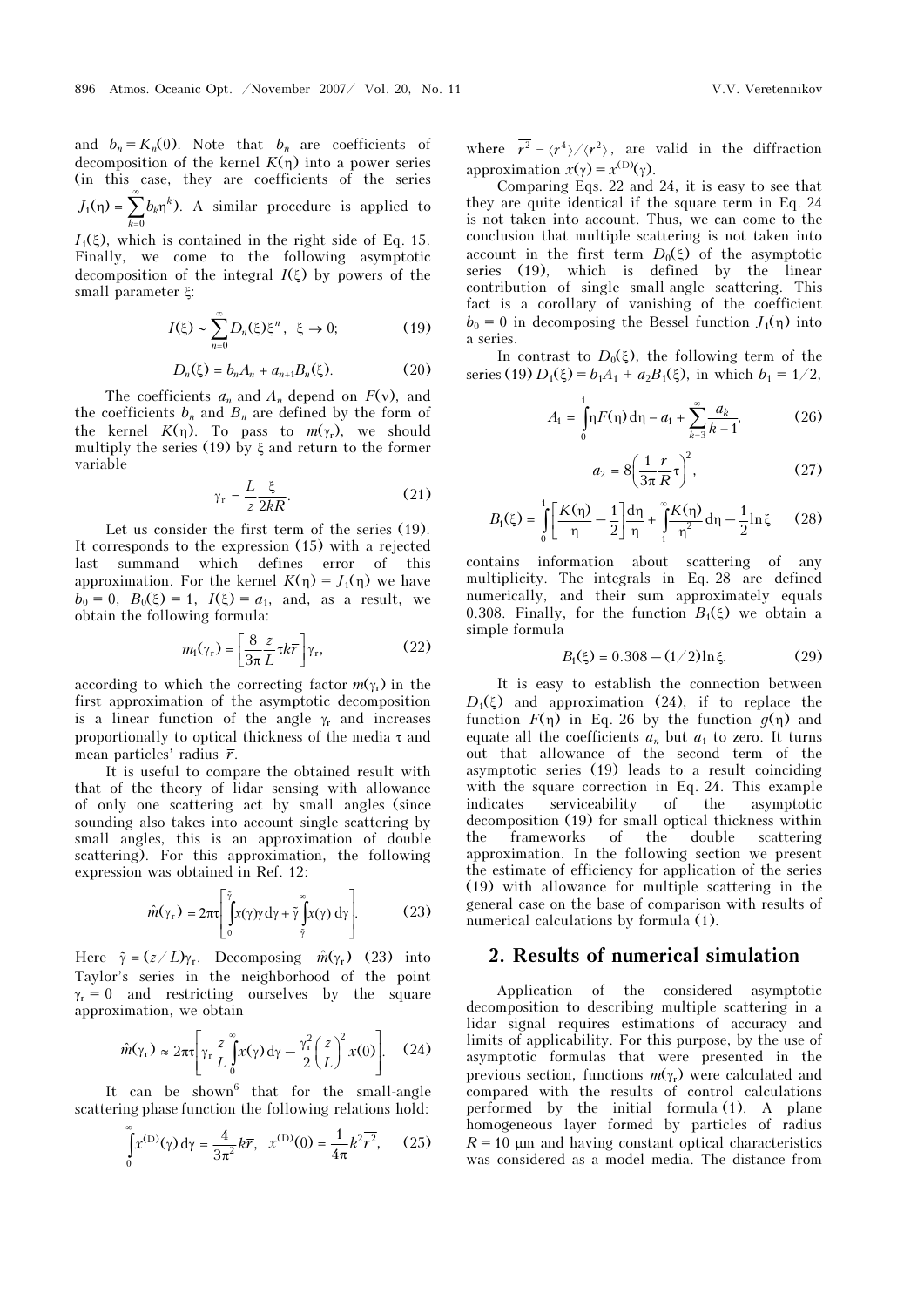the nearest boundary of the layer was 1 km,  $z = 2$  km,  $\lambda = 0.55$  μm. Numerical study considered<br>influence of the order of the asymptotic influence of the order of the approximation and that of optical thickness in the interval  $1 \leq \tau \leq 4$ , as well as the scattering phase function of the media. The phase function was considered both in the approximation of Fraunhofer diffraction  $x(\gamma) = x^{(D)}(\gamma)$  and under additional allowance of its geometry-optical component.

The results of calculations are presented in Figs. 1–4. Figure 1 presents three first summands of the asymptotic series (19) multiplied by  $\xi$  (curves 1, 2', and 3') as a function of the angle  $\gamma_r$ . Curves 2 and 3 represent the sum of two and three such summands, respectively. These functions are obtained for the scattering phase function in the D-approximation,<br> $r(x) = r^{(D)}(x)$ . They permit and to estimate the  $x(y) = x^{(D)}(y)$ . They permit one to estimate the contribution of terms of different order into partial contribution of terms of different order into partial sums of the series (19).



Fig. 1. Angular dependencies of partial sums (curves  $(-3)$ ) of the example of the function  $m(x)$  and its linear  $(1)$ the asymptotic series for the function  $m(\gamma_r)$  and its linear (1), square  $(2')$ , and cube parts  $(3')$  for two values of optical thickness; diffraction approximation.

The linear term (curve 1) makes main contribution into the sum at a small optical thickness ( $\tau = 1$ , Fig. 1a) and angles  $\gamma_r < 5$  mrad. The influence of the square (curves  $2$ ,  $2'$ ) and cube (curves  $3$ ,  $3'$ ) terms decreases with increase of their order and becomes appreciable for  $\gamma_r > 5$  mrad. It should be noted that the curve 2′ goes to the range of negative values at a small optical thickness beginning with  $\gamma_r$ , which are a little greater than 4 mrad. This is caused by the influence of logarithmic dependence of the coefficient  $B_1(\xi)$  (29), which changes its sign at  $\xi = 1.85$ . For the simulation conditions, this corresponds to the angle  $\gamma_r = 3.9$  mrad. As a result, allowance for the square term leads to lowered deviation of the approximation curve 2 with respect to linear approximation (curve 1).



Fig. 2. Comparison of the dependencies  $m^{(D)}(\gamma_r)$  calculated by the initial formula  $(1)$  (curve  $1$ ) and asymptotic formulas in linear  $(2)$ , square  $(3)$ , and cube  $(4)$  approximation; the curve 5 is approximation of double scattering.



Fig. 3. Angular dependencies  $m(\gamma_r)$  with allowance for the geometrical optics component of the scattering phase function  $(1)$  and without it  $(2)$ ; solid lines show the calculation by exact formulas in the small-angle approximation; dashed lines denote the calculation by asymptotic formulas in the square approximation.

With allowance for the cubic summand that makes a negative contribution at any  $\gamma_r$ , the deviation is even larger (curves 3, 3'), because  $b_2 = 0$  and  $B_2(\xi) = \text{const} = -1/3$  for the coefficient of the asymptotic series  $D_2(\xi) = b_2A_2 + a_3B_2(\xi)$ . So, the final expression for the cube term is

$$
D_2 \xi^3 = -(1/18)[m_1(\gamma_r)]^3, \tag{30}
$$

where  $m_1(\gamma_r)$  describes the linear part of the asymptotic approximation according to the formula (22). The coefficient  $a_n$  is defined by small-angle scattering of multiplicity  $n$ . Therefore, it can be considered that the cube term of the asymptotic series is defined by the small-angle triple scattering. Its contribution increases the proportionally to the third powers of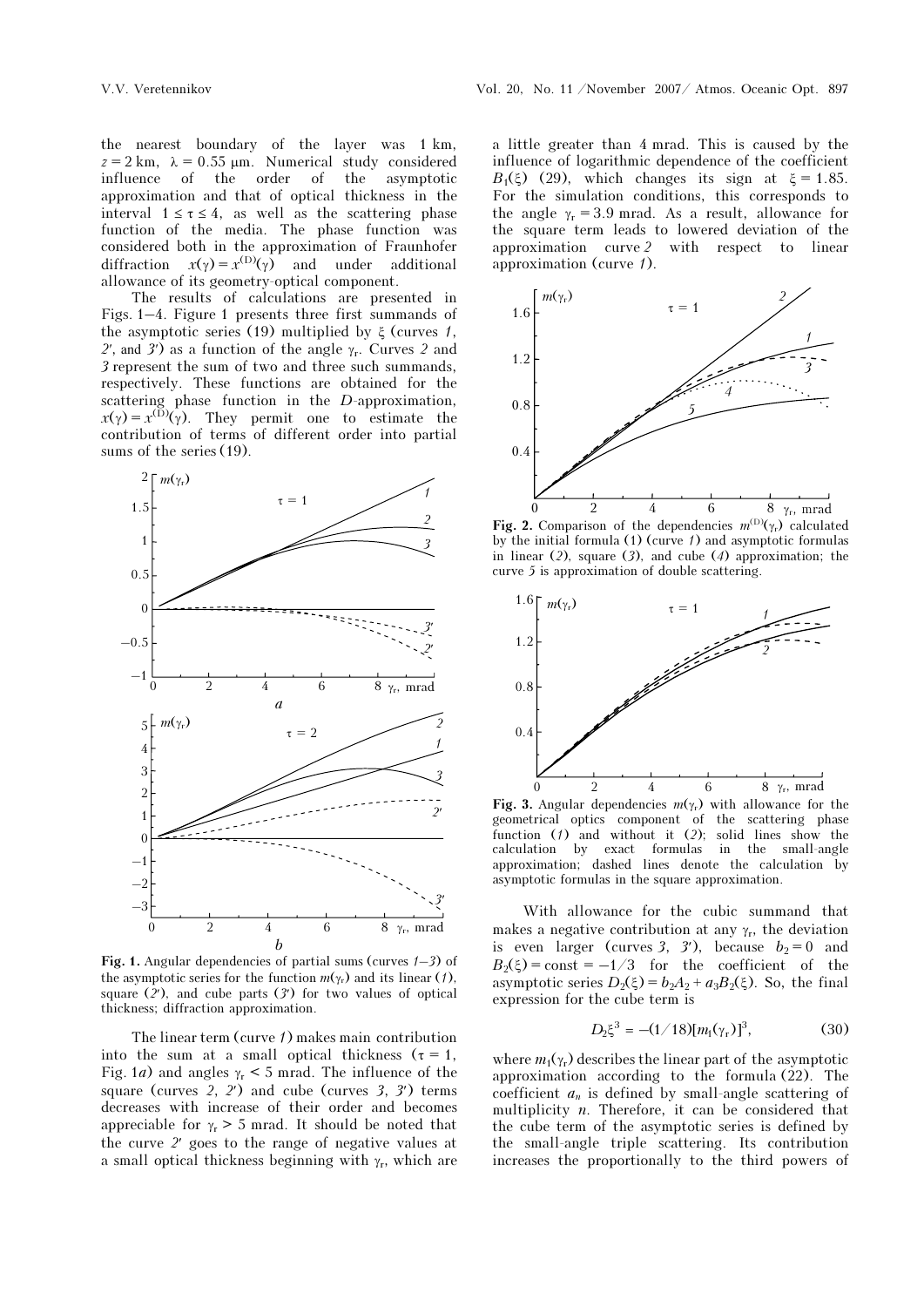mean particles' radius and optical thickness. This can be observed in comparison of the curves 3 and 3′ in Fig. 1. Within the frameworks of the approximation considered, the cube term, as is seen from Fig. 1b, is a single factor that makes a negative contribution into the partial sum of the asymptotic series with increase of the optical thickness.



Fig. 4. Linear (2), square (3), and cube (4) approximations<br>of the function  $m(x)$  by an example is cries: 4 denotes of the function  $m(\gamma_r)$  by an asymptotic series; 1 denotes calculation by exact formulas in the small-angle approximation; 5 is double scattering approximation; calculation without (dashed lines) and with allowance for the geometry optics component of the phase function (solid lines).

Figure 2 visualizes the relation between the exact behavior of  $m(\gamma_r) = m^{(D)}(\gamma_r)$  (curve 1) and its approximations as partial sums of the asymptotic series (curves 2–4). For comparison, we present the function  $\hat{m}^{(D)}(\gamma_r)$  (23) in the approximation of double scattering (curve 5). As is seen from Fig. 2, the square approximation (curve 3) provides for high accuracy up to  $\gamma_r = 9$  mrad ( $\delta = 5.5\%$ ,  $\delta$  is the relative error). If we, in addition, take into account the cube term (curve 4), we obtain a little increase in accuracy, but only in a more narrow range of viewing angles, and the error δ exceeds 6% already at  $γ<sub>r</sub> > 6$ .

Besides, it is interesting to note the following fact. As stated above, the linear part of the asymptotic approximation (22) coincides with that of approximation of double scattering (24). They are shown in Fig. 2 by the line <sup>1</sup>, which appreciably diverges even for small γ<sub>r</sub> from  $\hat{m}^{(D)}(\gamma_r)$  (curve 5) calculated by the formula (23). However, it remains sufficiently close to the exact dependence  $m^{(D)}(\gamma_r)$  (curve 1) till  $\gamma_r = 4$  mrad.

 The above-mentioned properties of the asymptotic decomposition of  $m(\gamma_r)$  remain valid if we add the geometrical optics component to the scattering phase function. For instance, the dependencies  $m(\gamma_r)$ calculated by exact formulas (solid lines) and by asymptotic formulas of the second order (dashed lines) for scattering phase functions with contribution of the geometrical optics component (curves 1) and without it (curves 2) are compared in Fig. 3. As is seen from the presented results, the range of angles  $\gamma_r$ , for which the asymptotic decomposition provides acceptable accuracy, essentially does not depend on the choice of a model for the small-angle scattering phase function.

Figure 4 presents the behavior of partial sums of the asymptotic series with increase of optical thickness <sup>τ</sup>. Comparing the results (Fig. <sup>4</sup>a) for τ = 2 with the case considered above ( $\tau = 1$ ; see Figs. 2 and 3), one can see the following features. First, the domain of viewing angles, in which it is possible to be satisfied by a linear approximation (presented in Fig. 4a by lines 2 for two types of scattering phase functions) is considerably narrowed (less than 1 mrad) with increase of τ. Neglect by scattering of high multiplicity, which begins to play a significant part for  $\tau = 2$  and sufficiently large  $\gamma_r$ , in the linear approximation causes a lower position of lines 2 relative to exact dependencies  $m(\gamma_r)$  (curves 1).

The square approximation also does not provide for sufficient accuracy and leads to excessive values of  $m(\gamma_r)$  (curves 3). Finally, if the negative cubic term is taken into account, it compensates the influence of the first two summands and, as a result, the error of such approximation decreases, for instance, to 10–11% at  $\gamma_r = 7$  mrad (with variations in the choice of the scattering phase function).

These trends manifest themselves even to a greater extent with increase of optical thickness and can be illustrated by calculations of the function  $m(\gamma_r)$ presented in Fig. 4b at  $\tau = 4$ . With allowance for the cubic term, the approximation error decreases in this example from 58–72 to 2–6% for  $\gamma_r = 9$  mrad depending on the type of the scattering phase function.

#### Conclusions

We considered a new mathematical model intended to determine the contribution of multiple scattering (correcting factor) in lidar signals in sensing dense media.

The well-known integral expression for the correcting factor obtained within the frameworks of